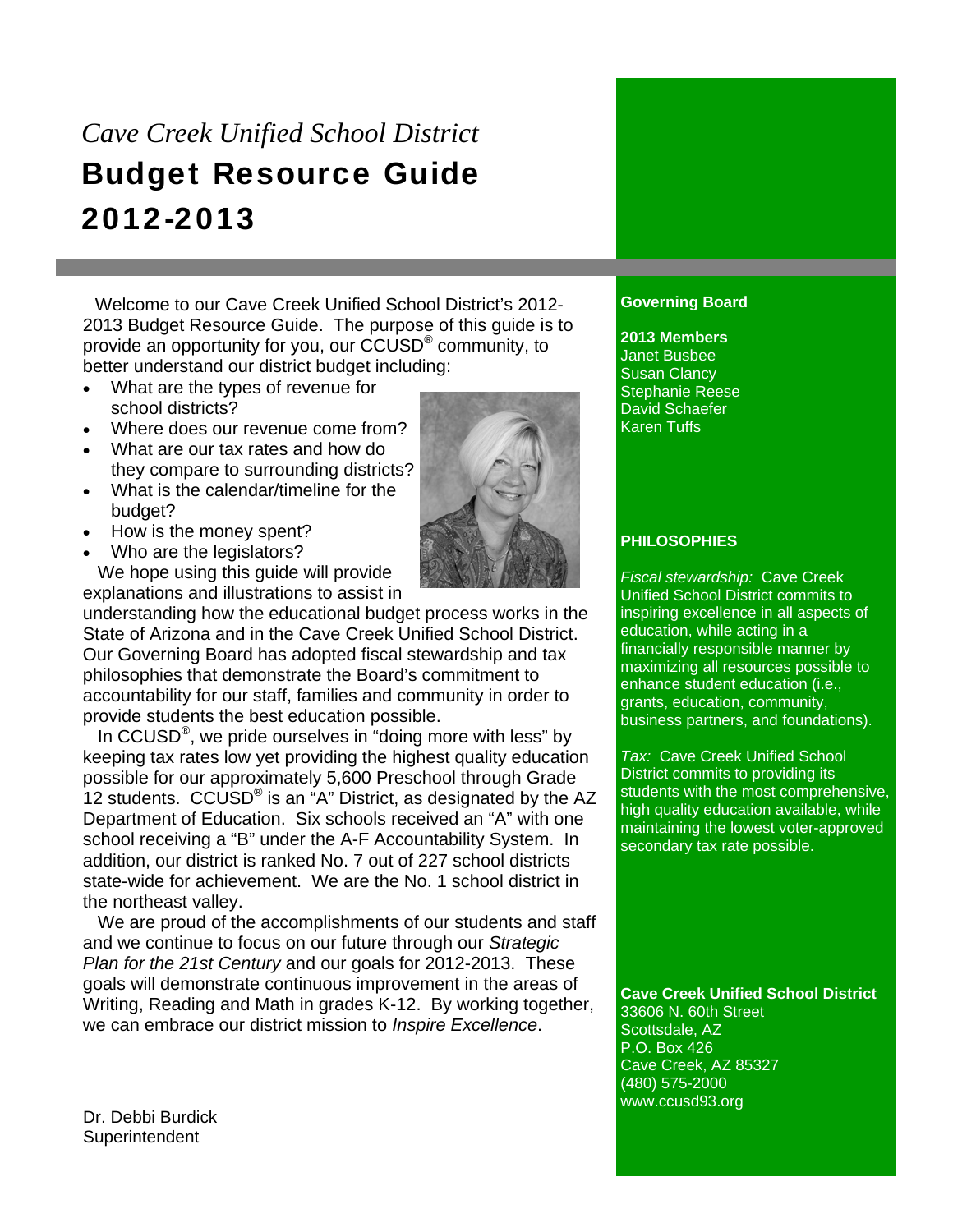# **CCUSD® Revenue Sources**

#### **MAINTENANCE AND OPERATION**

 This fund is used to budget expenditures for the daily operation of the school district, e.g. salaries, benefits, utilities, paper, pencils, etc. It is funded through the state by the primary tax rate. Funds generated by the primary tax rate are allocated to each school district using a statedefined formula. M&O funds cannot be used for capital items such as construction or new computers.

#### **CAPITAL**

 There are three types of capital funds available for the daily operation of the district:

- *Unrestricted Capital Outlay:* This fund accounts for budgeted expenses to obtain items by purchase, lease-purchase, lease or long-term lease of capital items.
- *Soft Capital Outlay:* This fund can only be expended for shortterm capital items required to meet academic standards such as technology, textbooks, library resources, instructional materials, pupil transportation vehicles, and furniture and equipment.
- *Building Renewal:* This fund is used for major renovation or repairs of buildings which are owned by the school district that are required to meet academic standards such as classrooms and libraries.

#### **OVERRIDES**

 An override is a way for a school district to generate additional revenue with voter approval. There are three types of overrides: Special Program, Capital and Maintenance and Operation (M&O). The Special Program override is a 5 percent increase in additional M&O revenue

for seven years. An M&O override is a 10 percent increase in additional M&O revenue for seven years. Full funding of an override occurs for the first five years, then decreases by one-third each year, unless renewed. Currently, up to 75 percent of school districts in Maricopa County operate with some type of override. CCUSD<sup>®</sup> operates with an M&O override.

#### **BONDS**

 A bond is a debt instrument that is secured by a political subdivision of Arizona. It allows school districts to fund projects immediately and pay back the debt over time from the taxation of homes and businesses in the district. Original bond proceeds were used to build new schools and purchase some buses.

#### **FEDERAL GRANTS**

 These funds are provided by the federal government to pay for federally mandated programs such as Title IV (safe and drug-free schools), and Title 1 (remedial education).

#### **STATE GRANTS**

 The district receives these funds after completing an application and review process. They must be used for specific programs.

## **CCUSD® 2012-2013 BUDGET**

Cap

| Maintenance and Operation        | \$31,898,836         |  |  |
|----------------------------------|----------------------|--|--|
| ital (consists of three areas)   |                      |  |  |
| <b>Building Renewal</b>          | $\frac{1}{2}$<br>672 |  |  |
| <b>Unrestricted Capital</b>      | \$<br>3,825,563      |  |  |
| Soft Capital                     | \$<br>746,727        |  |  |
| Comparison of 2012-2013          |                      |  |  |
| <b>School District Tax Rates</b> |                      |  |  |
| <b>PRIMARY</b>                   |                      |  |  |
| <b>Cave Creek</b>                | \$1.7357             |  |  |
| <b>Fountain Hills</b>            | \$2.2095             |  |  |
| Scottsdale                       | \$3.0875             |  |  |
| Paradise Valley                  | \$3.9848             |  |  |
| Deer Valley                      | \$3.9110             |  |  |
| Peoria                           | \$4.0110             |  |  |
| <b>SECONDARY</b>                 |                      |  |  |
| <b>Cave Creek</b>                | \$0.2391             |  |  |
| <b>Fountain Hills</b>            | \$0.8234             |  |  |
| Scottsdale                       | \$1.3390             |  |  |
| Paradise Valley                  | \$2.6136             |  |  |
| Deer Valley                      | \$2.8480             |  |  |
| Peoria                           | \$3.0199             |  |  |

### **TERMS TO KNOW**

**budget:** a financial plan that advances the mission of the organization utilizing available financial resources.

Ī

**budgeting:** a priority-setting process for expenditures.

**bond:** a debt instrument that is secured by a political subdivision of Arizona. It allows school districts to fund projects immediately and pay back the debt over time against the taxation of homes and businesses in the district.

**override:** a mechanism for a school district to generate additional revenue with voter approval; there are three types of overrides: Special Program, Capital and Maintenance and Operation (M&O).

**primary tax rate:** this tax rate is applied to homes and businesses in a school district to help support the M&O, unrestricted capital and soft capital budgets.

**secondary tax rate**: this tax rate is applied to homes and businesses to pay for overrides and bonds.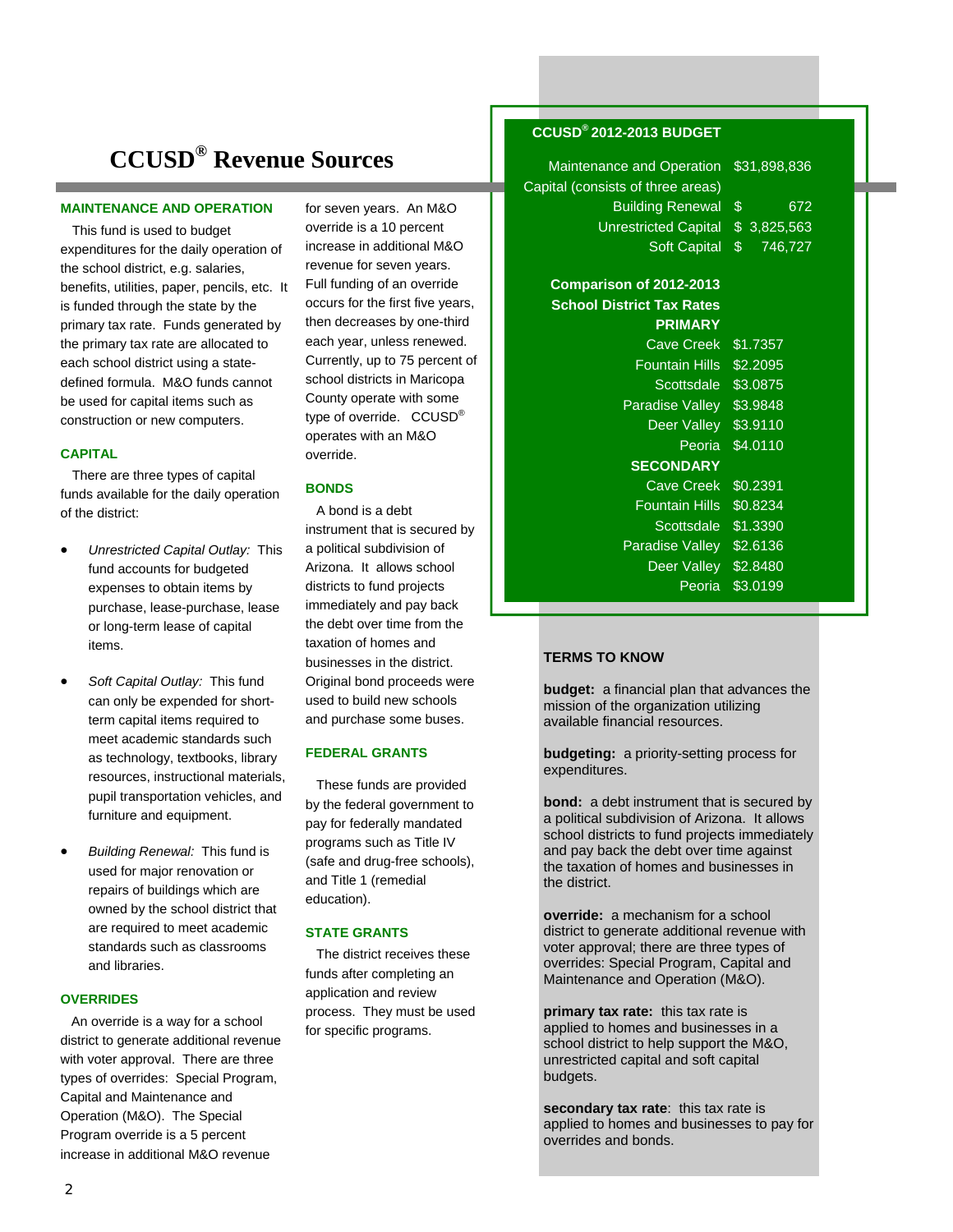

# *2012-2013 Tax Rate Comparison Unified School Districts*

**13%**



| 2012/13         | <b>Cave Creek</b> | Fountain<br>Hills | Scottsdale | Paradise<br>Valley | Deer Valley | Peoria   |
|-----------------|-------------------|-------------------|------------|--------------------|-------------|----------|
| Primary         | \$1.7357          | \$2.2095          | \$3.0875   | \$3.9848           | \$3,9110    | \$4,0110 |
| Secondary       | \$0.2391          | \$0.8234          | \$1.3390   | \$2.6136           | \$2,8480    | \$3.0199 |
| <b>Combined</b> | \$1.9748          | \$3.0329          | \$4,4265   | \$6.5984           | \$6.7590    | \$7.0309 |

#### **Where does the funding come from?**

 The legislature determines funding levels for school districts.

 The majority of funding for public education comes from the taxpayers. The state collects and allocates money to school districts using a state-defined formula. It is the Legislature that decides how much money schools will receive and which educational programs will be funded.

 If you have questions regarding public education funding, contact your state representative. Below is a list of the representatives in the Cave Creek Unified School District.

# **DISTRICT 1\***

**Sen. Steve Pierce** *(R)* spierce@azleg.gov

**Rep. Karen Fann** *(R)* kfann@azleg.gov

**Rep. Andy Tobin** *(R)* atobin@azleg.gov

## **DISTRICT 15\***

**Sen. Nancy Barto** *(R)* nbarto@azleg.gov

**Rep. John Allen** *(R)* jallen@azleg.gov

**Rep. Heather Carter** *(R)* hcarter@azleg.gov

# **DISTRICT 23\***

**Sen. Michele Reagan** *(R)* mreagan@azleg.gov

**Rep. John Kavanagh** *(R)* jkavanagh@azleg.gov

**Rep. Michelle Ugenti** *(R)* mugenti@azleg.gov

#### **\* As of January 2013**

For up-to-date information about bills being considered in the Legislature, go online to www.azleg.state.az.us. Or call: (602) 926-3559 (Senate) (602) 926-4221 (House)